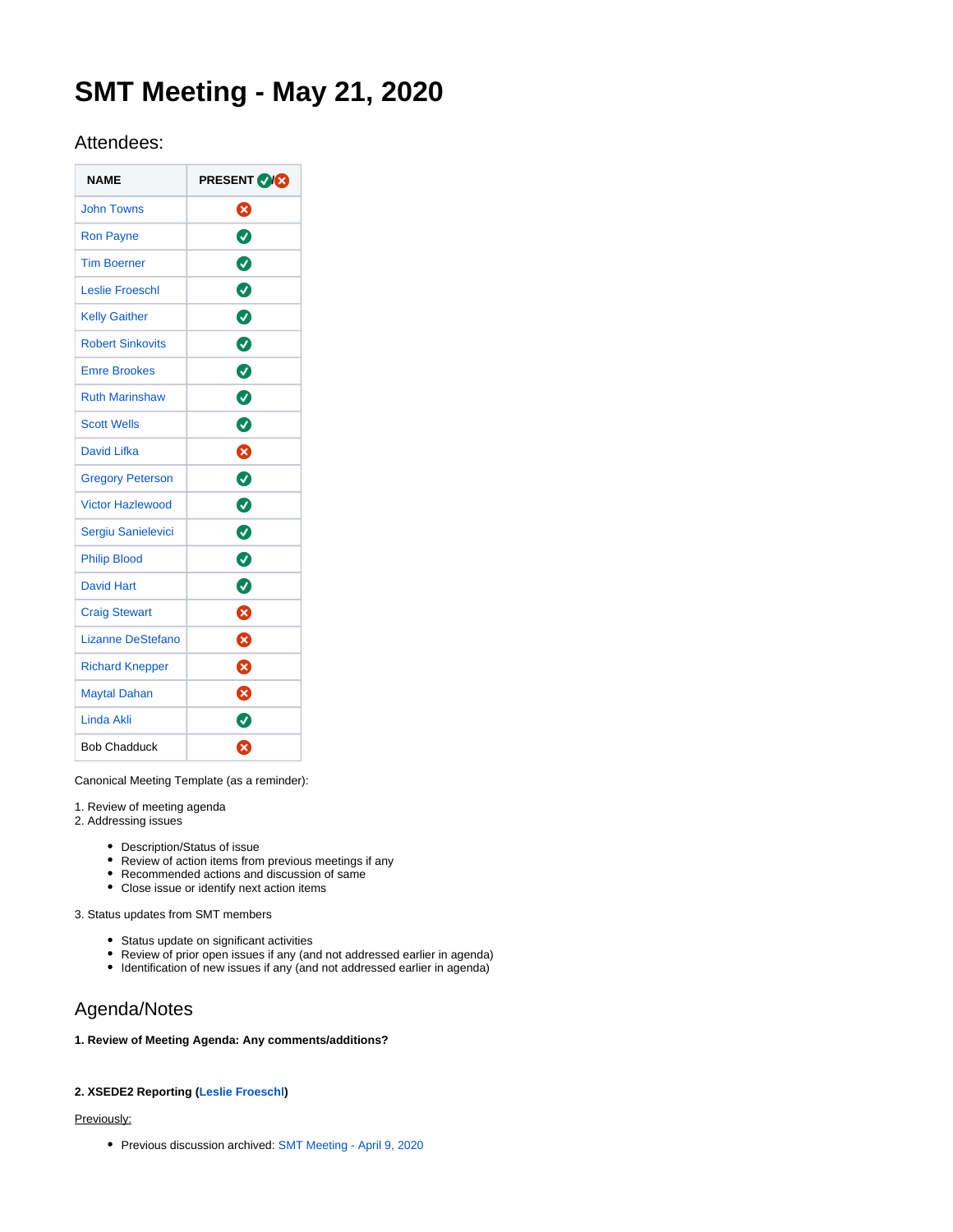- (4/23) RY4 annual reporting will begin on May 1.
	- Tuesday 5/5/2020: L3 text due to PMs; PMs give L3 text to L2s
	- Thursday 5/7/2020: All L2 text (including L3 text) due to PMs
	- Supplement doc
		- Holly working on prelim budget (should have it tomorrow)
			- Can repurpose unspent funds for year 6 (e.g., participant support funds)
			- Need to project funds we can't spend due to COVID-19 crisis
		- Should have draft to John early next week for his review.
		- All subaward partners so far have indicated interest in participating an additional year.
- (5/7) All text due to your PM TODAY for the annual report. Please get your inputs in today to keep us on schedule!

### Discussion:

Supplement request was submitted on Tuesday. Annual report was submitted late yesterday (on time). Thank you to all for your efforts! We won't need to worry about reporting again until August.

# Decisions:

#### **3. New NSF Service Provider Resources [\(Victor Hazlewood\)](https://confluence.xsede.org/display/~victorh)**

#### Previously:

- Previous discussion archived: [SMT Meeting April 9, 2020](https://confluence.xsede.org/display/XT/SMT+Meeting+-+April+9%2C+2020)
- (4/23) Deleware shipping/receiving shut down so they can't receive any equipment, which is creating some delays.
	- Good progress with Ookami.
	- Haven't heard from Johns Hopkins
- $(5/7)$
- Victor got email from PSC about Bridges2. He will be talking with them soon. He needs a contact from SDSC to do the same for Expanse. Bob suggests that he starts with Shawn Strande.
- Others continue to slowly work through the process.
- Anita Schwartz sent letter to Ron. He received it and is reviewing it (moving from L3 to L2). Ron will send to SMT after he reviews. OSN has been approved as L2. Want to do public data sets & have way to discover those. JP's team will need to be engaged for software listings. Found issue on [xsede.org](http://xsede.org) for software. 2 links under same name. Need to figure this out.
- . Ookami has initial test platform arriving this week. Call scheduled for week of May 25 to get their process going. Need letters/dates from them.
- DISCO: Victor meeting with them today. Need letters/dates from them.
- Tom Furlani now at Roswell. Partnership on web page still has him listed so that likely needs to be updated.
- Status of new SP resources:

| <b>SP Resource</b>   | Org                 | Link                         | PI                                        | <b>NSF Award</b> | <b>Target Date</b>                               |
|----------------------|---------------------|------------------------------|-------------------------------------------|------------------|--------------------------------------------------|
| Bridges-2            | <b>PSC</b>          | Bridges-2 press release      | <b>Nick Nystrom</b>                       | 1928147          | October 1, 2020<br>(on track!)                   |
| Expanse              | <b>SDSC</b>         | <b>Expanse press release</b> | Mike Norman                               | 1928224          | October 1, 2020<br>(on track!)                   |
| <b>DARWIN</b>        | U Delaware          |                              | Rudi Eigenmann                            | 1919839          | <b>TBD</b>                                       |
| Open Storage Network | Collaboration (5)   | openstoragenetwork.org       | Collaboration (5)                         | 1747507          | Winter 2020 or Spring 2021                       |
| Ookami               | SUNY at Stony Brook | Ookami press release         | Robert Harrison                           | 1927880          | Startups 10/1/2021<br>Full allocations 10/1/2022 |
| <b>DISCO</b>         | Johns Hopkins Univ  | <b>DISCO</b> news item       | Dennice Gayme<br>Contact: Jaime Combariza | 1920103          | TBD                                              |

#### Discussion:

(5/21)

- U Del will be allocated via XSEDE at 20%. R. Have majority of yes votes. Ron to send approval letter to them. Moving from L3 to L2.
- Victor reaching out to PSC and SDSC re. integration of their machines.
- Victor to re-confirm target dates with all of the below. Guess many will change to January.

# Decisions:

# **4. XDCDB and production server access policy ([David Hart](https://confluence.xsede.org/display/~davidlh) )**

# Previously:

- **Previous discussion archived: [SMT Meeting April 9, 2020](https://confluence.xsede.org/display/XT/SMT+Meeting+-+April+9%2C+2020)**
- (4/23) Have identified places like new science gateway are hitting database & addressing that.
	- Need update from [Victor Hazlewood](https://confluence.xsede.org/display/~victorh)re. where things stand with the policy.
- Recommended updates for XSEDE security baseline document. Need info from [David Hartr](https://confluence.xsede.org/display/~davidlh)e. whether more is needed. (5/7) Dave needs to connect with Victor to see what next steps are.